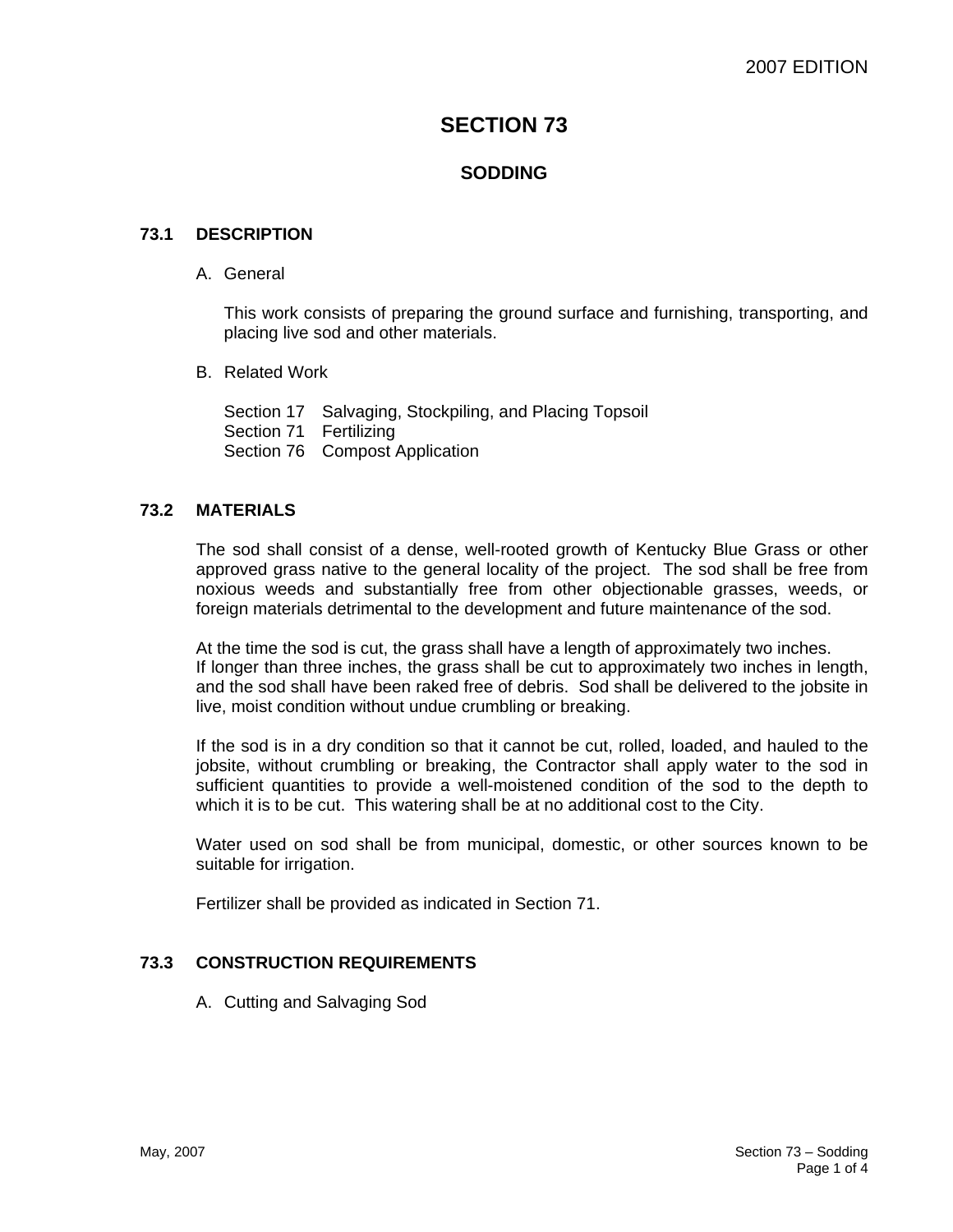Sod shall be machine cut into rectangular sections. The sections shall be of uniform width of not less than 10 inches or more than 24 inches. The sections may vary in length, up to nine feet maximum. The sod shall be cut to a depth of three-fourths inch or more so the dense root system will be retained and exposed in the bottom side of sod, and the sod can be handled without undue tearing or breaking. Sod shall be rolled with the top growth inside. Sod strips, which indicate crumbling, tearing, breaking, or loss of soil during the operations of cutting, transporting, or handling will not be acceptable. Sod shall be laid in its final position within 36 hours after being cut. During the period between cutting and laying, the sod shall be protected from damage.

B. Preparing Surface for Sodding

The surfaces to be sodded shall be constructed to the required cross-section and contour and shall be smooth, uniform, and free from stones, roots, or other undesirable foreign material. These surfaces shall be undercut to sufficient depth below adjacent areas so the top of newly-laid sod will be flush with any adjacent seeded or turfed areas and one inch below top of sidewalks, curbs, or other structures. Some trenching-in of the areas to be sodded and some building up of the adjacent areas may be necessary. The adjacent areas shall smoothly blend with each other, without sharp breaks in the contours.

The prepared soil bed shall be inspected and approved prior to sodding. If the soil bed is dry and/or hot, the Engineer may require the Contractor to pre-water to a depth of one inch prior to sodding. The earth planting bed shall be allowed to dry sufficiently after watering to permit sod placement without tracking.

Immediately prior to placing the sod, the soil shall be loosened and brought to a fine granular texture, to a depth of not less than one inch. Clods, lumps, weeds or other unsatisfactory materials shall be removed.

Fertilizer shall be uniformly incorporated into the soil prior to sodding. The same fertilizer and ratio of application as specified for seeding shall be used.

C. Laying Sod

Sod shall be placed as soon as practicable following the winter season. When sod is available in the spring, the Engineer may issue written notice requiring the Contractor to begin placing sod within 10 working days of receipt of the notice. Failure to begin placement of the sod within the specified time shall result in issuance of a stop-work order. However, contract time will continue to be counted.

The sod on berm slopes shall be laid by hand in horizontal strips, beginning at the bottom of the slope and working upwards. In waterways, strips shall be laid parallel to the flow. Each section of sod shall be laid parallel to the flow. Each section of sod shall join the adjacent sections without overlapping but shall abut snugly against the section previously laid. End joints shall be staggered and open joints or gaps shall be filled with sod cut to the proper size and shape.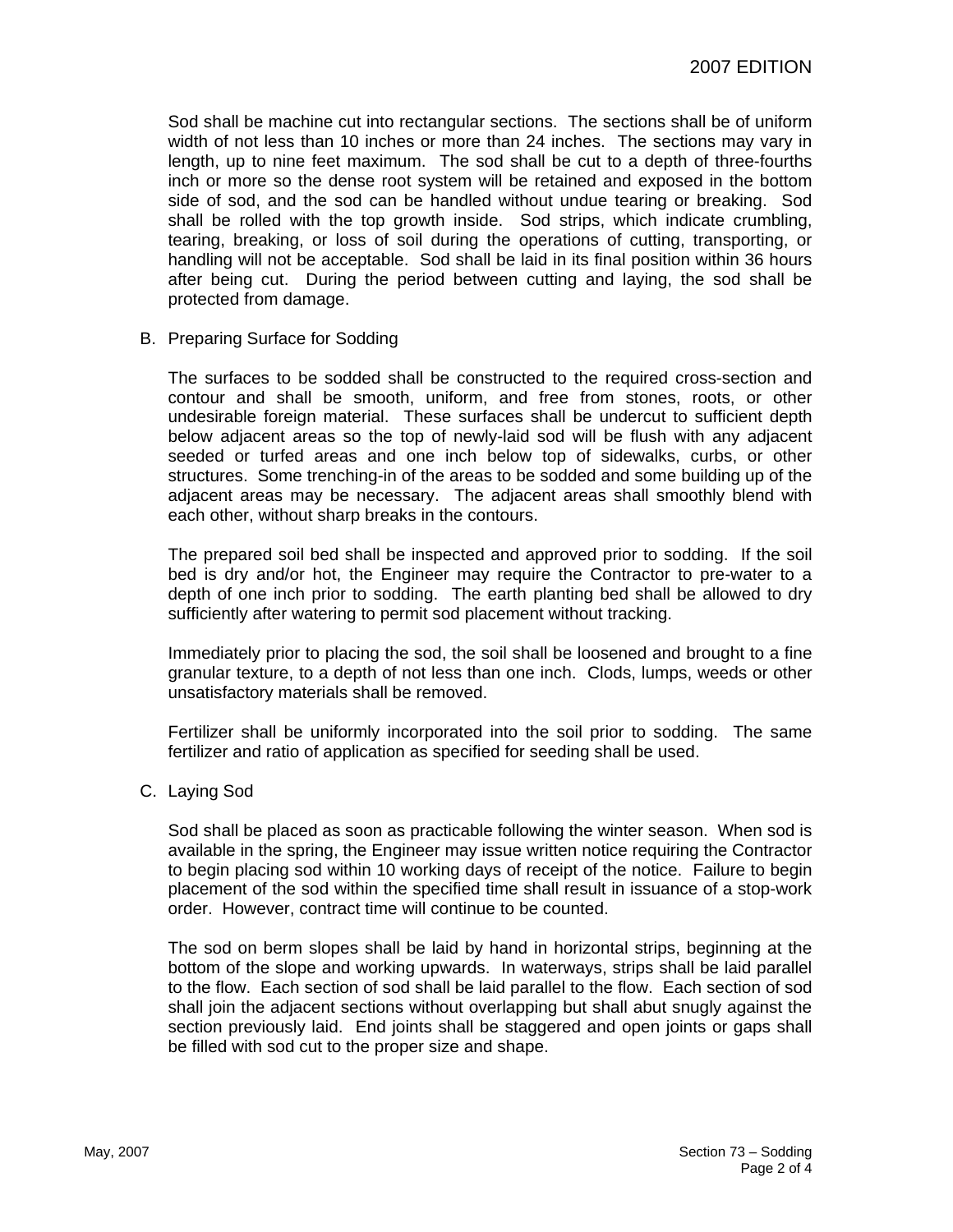The top and bottom ends of sodded areas shall extend at least two inches into the ground or ditch bottom. Other edges of sodded areas shall be turned into the ground two inches and covered with a layer of topsoil which shall be compacted to conduct the surface water over the edge of the sod and blend the sodded areas into the adjacent finished grades.

D. Anchoring

On slopes steeper than 6:1, the sod shall be anchored with one inch wide by six inch long U-shaped staples made from No. 11 or heavier ungalvanized steel wire. A minimum of four staples per sod strip in every other row shall be used.

In waterways, two staples shall be placed in the upper end of each sod strip in the end facing flow.

Staples shall be driven flush with the top of the sod. Additional staples as required, to obtain adequate anchoring shall be placed as determined by the Engineer.

E. Watering

After sod has been laid, it shall be watered to provide a moist condition through the thickness of the sod and 6 inches into the underlying soil bed.

For a period of three weeks after sodding and initial watering, the Contractor shall apply adequate water to insure proper germination of the seed and growth of the grass. The Engineer may waive watering requirements if adequate natural moisture has been present. At the end of the three week watering period, the Engineer will make an inspection to determine if the sod is rooted into the underlying soil and is alive and growing. If sod has not satisfactorily rooted into the soil and is not alive and growing, the Engineer will determine if new sod and / or additional watering, at the Contractors expense, are required. Replaced sod shall be watered as required for the original.

After the Engineers acceptance of the newly sodded areas, the Contractor shall notify all affected property owners, with notification of watering requirements provided by the Owner, that they will be responsible for watering the newly sodded areas. The Contractor shall provide written verification that affected property owners have both been notified and accepted the condition of the newly sodded areas.

The growing season is defined as May through September.

F. Rolling

While not generally required, rolling may be specifically ordered for any areas where an especially smooth and level surface is desired.

G. Seasonal limitations on sodding shall be the same as for seeding.